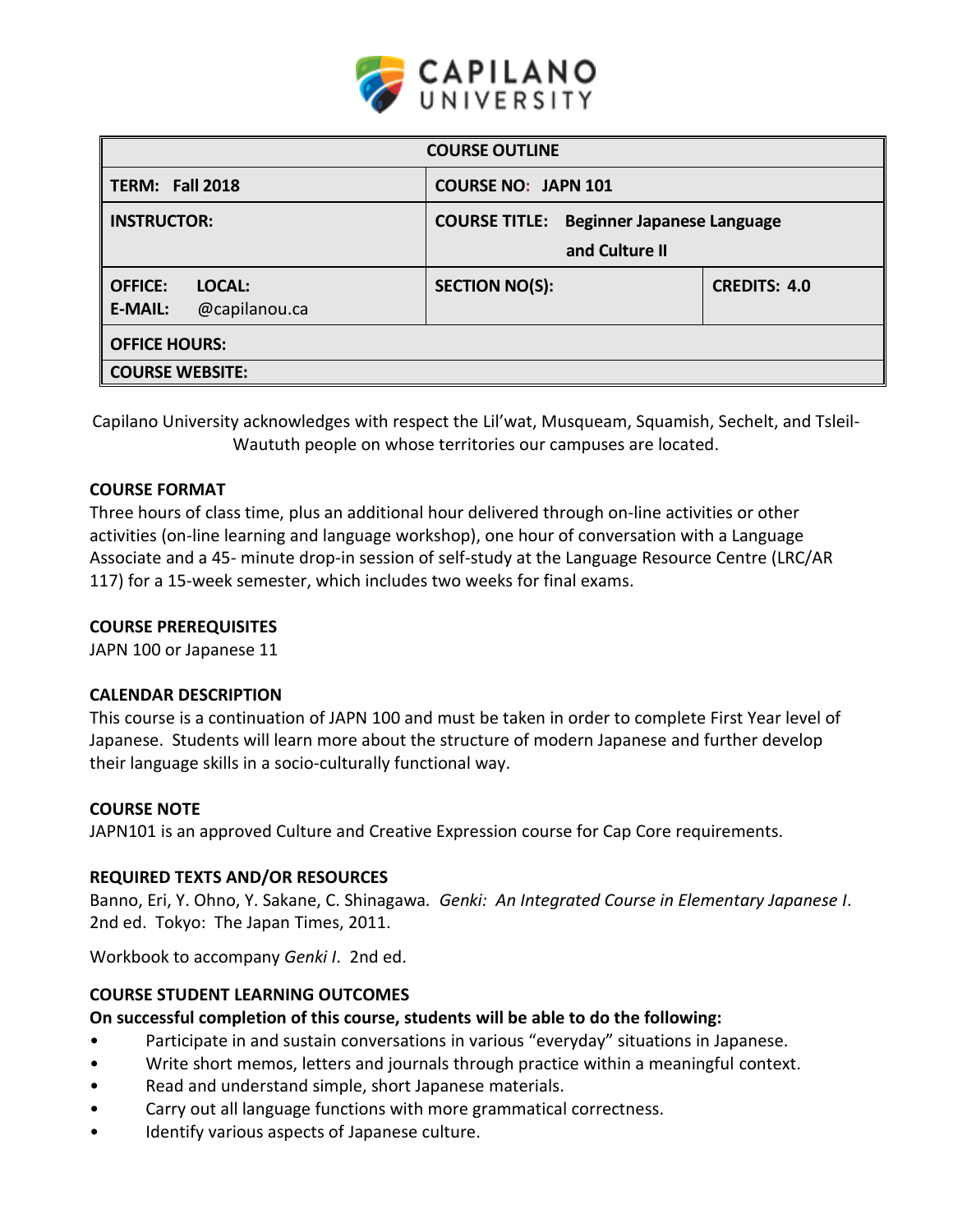• Use technology in Japanese to enhance learning.

Students who complete this Culture & Creative Expression course will be able to do the following:

- **•** Identify, analyze, and critique the elements of a form of expression using its specific vocabulary.
- Examine the intersection of linguistic and cultural forms by expressing in a language other than English.
- Assess the interaction among cultural frameworks, people, and the natural environment.
- Explain or demonstrate the connection between various events, ideas, traditions, and belief systems and the modes in which they are artistically or culturally expressed.

## **COURSE CONTENT**

| Week No.   | <b>TENTATIVE L ECTURE SCHEDULE</b>             |
|------------|------------------------------------------------|
| Week 1     | Orientation / Lesson 6: A Day in Robert's Life |
| Week 2     | Lesson 6:                                      |
| Week 3     | Lesson 6:                                      |
| Week 4     | Lesson 7: Family Picture                       |
| Week 5     | Lesson 7:                                      |
| Week 6     | Lesson 8:<br><b>Barbecues</b>                  |
| Week 7     | Lesson 8                                       |
| Week 8     | Kabuki<br>Lesson 9                             |
| Week 9     | <b>Winter Vacation Plans</b><br>Lesson 10      |
| Week 10    | Lesson 11:<br>After the Vacation               |
| Week 11    | Lesson 11:                                     |
| Week 12    | Lesson 12: Feeling III                         |
| Week 13    | Presentation                                   |
| Week 14/15 | <b>Final Exam period</b>                       |

Check the MOODLE instructions/due dates daily.

## **EVALUATION PROFILE**

| Lesson Quizzes (Grammar, vocabulary, kanji) | 20%  |
|---------------------------------------------|------|
| Assignments (Writing, etc.)                 | 15%  |
| <b>Final Examination</b>                    | 28%  |
| LRC (Listening Exams & Assignments)         | 11%  |
| Conversation                                | 11%  |
| Presentation                                | 10%  |
| Attendance                                  | 5%   |
| Total:                                      | 100% |

## **Final Exams**

There will be a final written exam during the final exam period*.* Students can expect to write exams at any time during this period. Individual exam times will not be rescheduled because of holidays, work, or other commitments.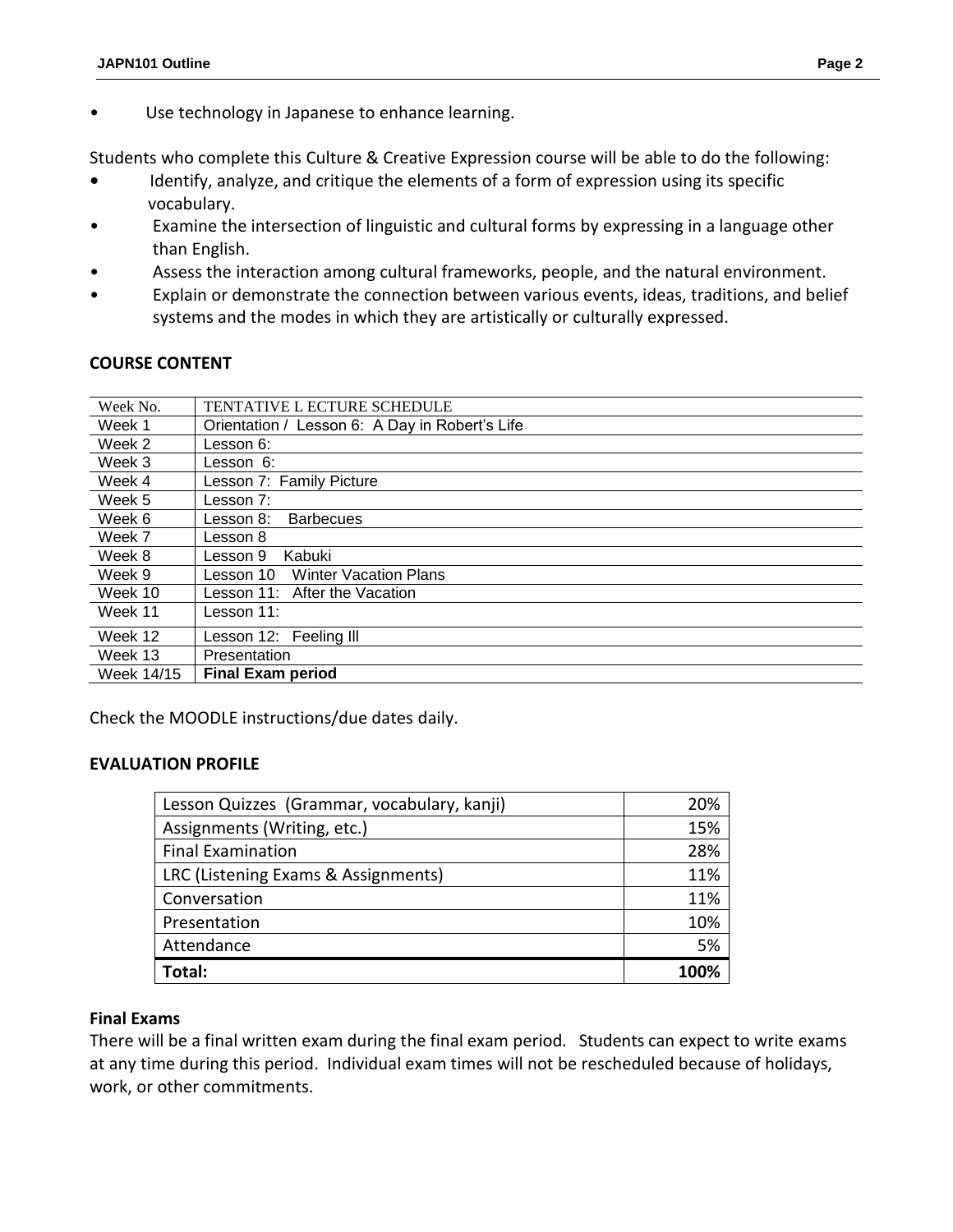## **Workbook Exercises**

Students are required to do exercises in the workbook that correspond to a lecture topic in order to confirm their understanding of basic Japanese. They are expected to check their work using the Moodle site.

# **Kanji**

Practice each kanji section in the workbook then print off 5 kanji sheets per lesson and hand them in by the end of each lesson. Students must check their own answers using the Moodle site.

## **Writing Assignment**

During this course students are required to write compositions in-class or as homework in order to practice their understanding of Japanese structures. Note: the self-study portion (4th hour) reflects the importance of daily effort and commitment, which are necessary in order to succeed in this course.

## **Presentation**

Students are required to do a presentation that will be presented orally in class. The details of this project will be announced in class.

## **Oral Tests**

Two oral tests in the conversation sessions are required to encourage and to confirm students' learning. The details will be announced in the conversation class. Note that the rules under Missed Exams will be applied for the conversation sessions.

## **Lab (Language Resource Centre)**

Language labs provide the opportunity to further develop listening and pronunciation skills as well as socio-cultural knowledge. Students must attend the Language Resource Centre (LRC in Arbutus 117) to complete assigned material (typically 45 min per week). The LRC will be open on a drop-in basis. Marks will be based on completion of weekly assignments.

## **Conversation**

During conversation classes students have the opportunity to practice speaking Japanese in small groups. Mistakes and risk-taking are a normal part of the learning process; students are therefore encouraged to participate to the best of their ability. Students will participate in a one hour conversation seminar on a weekly basis, during which oral exercises will be conducted based on lessons learned in the lecture.

## **GRADING PROFILE**

|               |                         | $A+ = 90-100$ $B+ = 77-79$ $C+ = 67-69$ $D = 50-59$ |  |
|---------------|-------------------------|-----------------------------------------------------|--|
|               |                         | $= 85-89$  B = 73-76  C = 63-66  F = 0-49           |  |
| $A - = 80-84$ | $ B- = 70-72 C = 60-62$ |                                                     |  |

Students should refer to the University Calendar for the effect of the above grades on grade point average.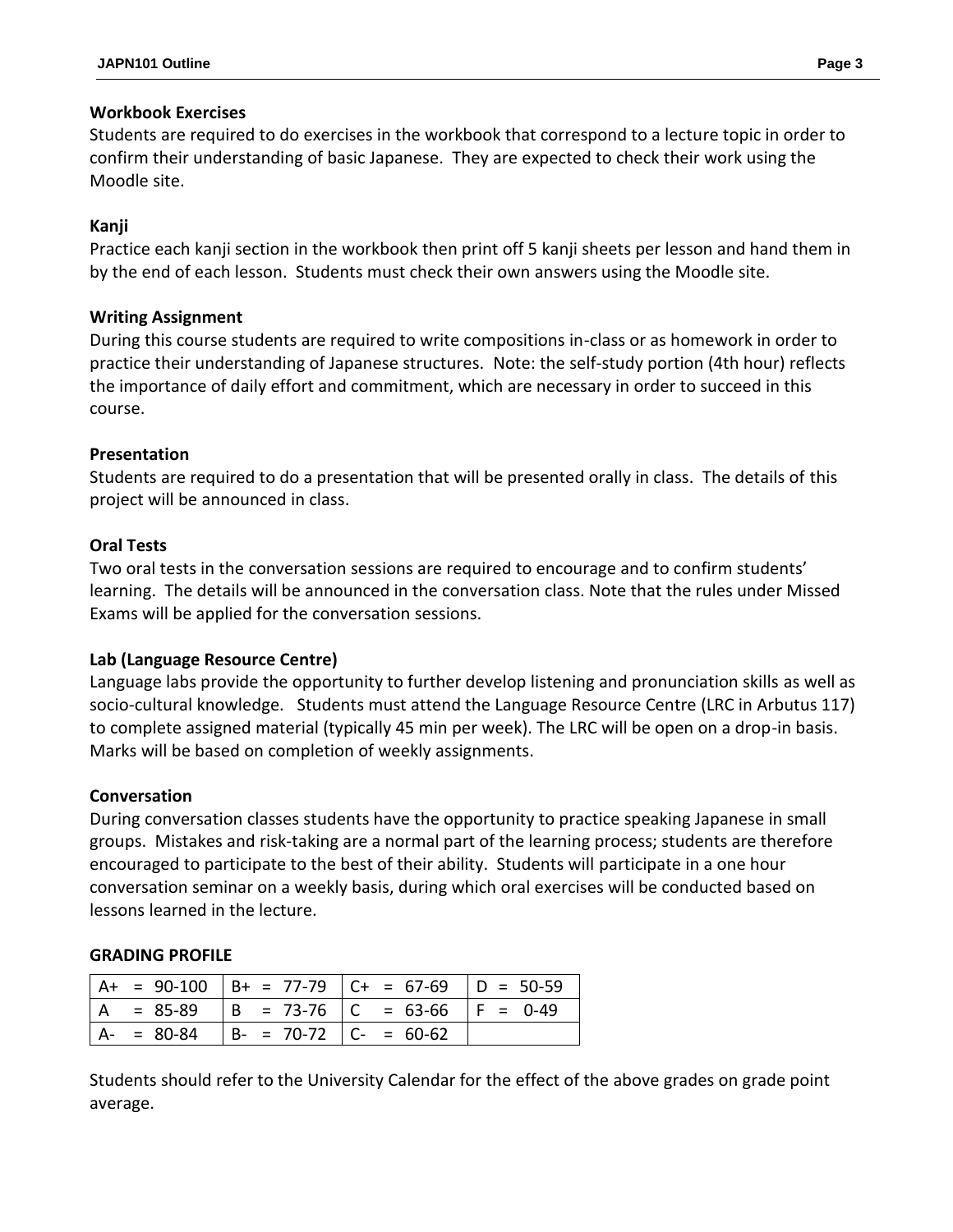#### **Incomplete Grades**

Incomplete grades ("I") are given only when special arrangements have been agreed upon with the instructor prior to the end of the semester. Such agreements are made only at the request of the student, who is responsible to determine from the instructor the outstanding requirements of the course.

#### **Late Assignments**

Late assignments will be accepted with -10% per week penalty. If you anticipate handing in an assignment late, please consult with your instructor beforehand.

## **Missed Exams/Quizzes/Labs etc.**

If absent for an exam, the student will receive a grade of zero. Special arrangements can only be made in case of documented illness or severe personal crisis and provided that the student contacts the instructor on or before the due date. The instructor may require medical documentation. Makeup quizzes are given at the discretion of the instructor.

#### **Attendance**

Students are expected to attend all classes including conversation and the Language lab and associated activities. It is the student's responsibility to catch up on any material missed due to absence from class, including announcements, assigned reading/homework and handouts. Students are expected to adhere to class times so as not to disrupt the activity of the class.

#### **Language Usage**

Students are expected to proofread all written work for any grammatical, spelling and stylistic errors. Instructors may deduct marks for incorrect grammar and spelling in written assignments.

## **Electronic Devices**

No personal electronic devices (cell phones, calculators, electronic dictionaries, etc.) may be used without prior approval from the instructor.

## **On-line Communication**

Outside of the classroom, instructors will (if necessary) communicate with students using either their official Capilano University email or Moodle; please check both regularly. Official communication between Capilano University and students is delivered to students' Capilano University email addresses only.

## **UNIVERSITY OPERATIONAL DETAILS**

#### **Tools for Success**

Many services are available to support student success for Capilano University students. A central navigation point for all services can be found at:<http://www.capilanou.ca/services/>

## **Capilano University Security: download the [CapU Mobile Safety App](https://www.capilanou.ca/services/safety-security/CapU-Mobile-Safety-App/)**

## **Policy Statement (S2009-06)**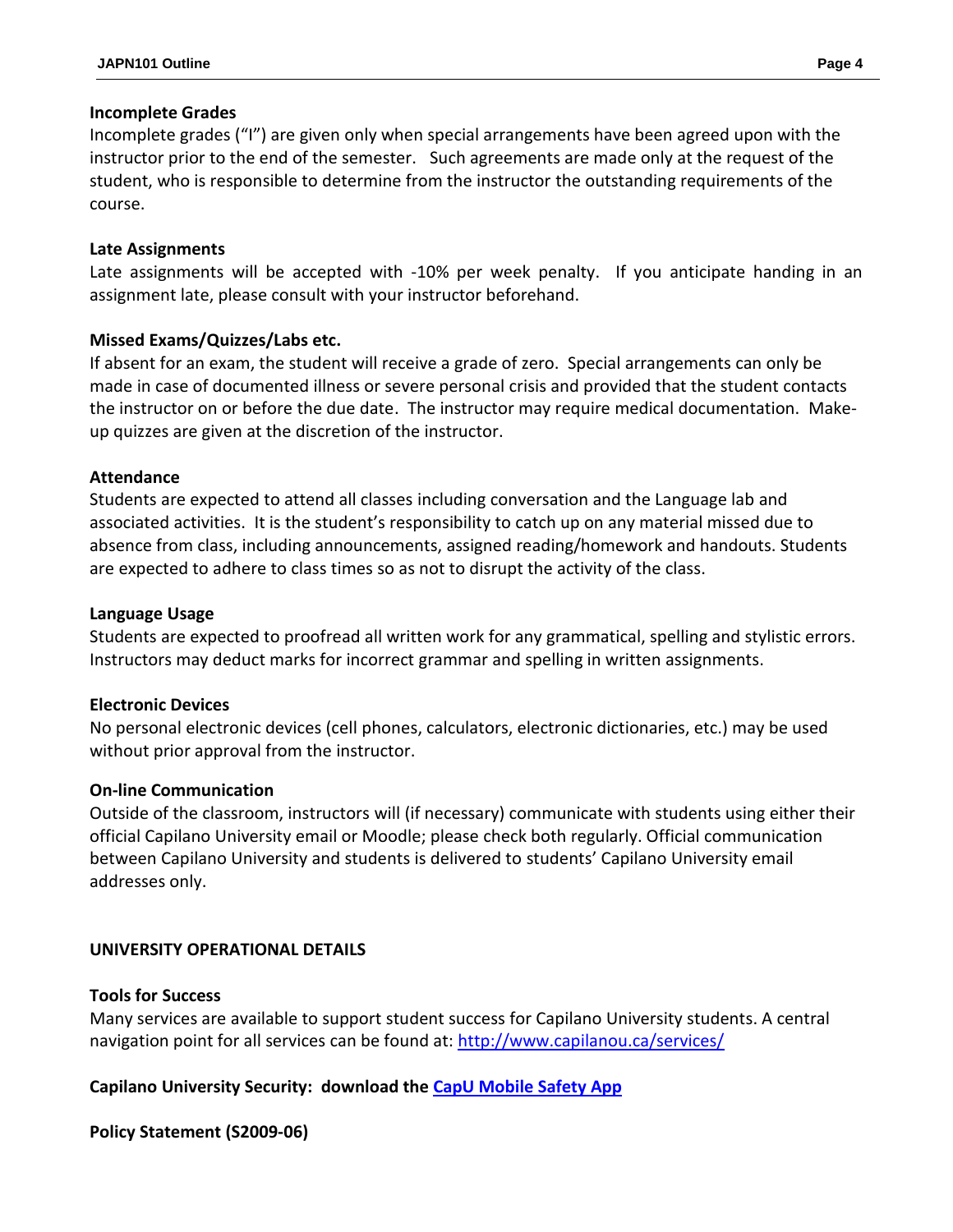Capilano University has policies on Academic Appeals (including appeal of final grade), Student Conduct, Academic Integrity, Academic Probation and other educational issues. These and other policies are available on the University website.

## **Academic Integrity (S2017-05)**

Any instance of academic dishonesty or breach of the standards of academic integrity is serious and students will be held accountable for their actions, whether acting alone or in a group. See policy S2017-05 for more information: <http://www.capilanou.ca/about/governance/policies/Policies/>

Violations of academic integrity, including dishonesty in assignments, examinations, or other academic performances, are prohibited and will be handled in accordance with the Student Academic Integrity Procedures.

**Academic dishonesty** is any act that breaches one or more of the principles of academic integrity. Acts of academic dishonesty may include but are not limited to the following types:

**Cheating**: Using or providing unauthorized aids, assistance or materials while preparing or completing assessments, or when completing practical work (in clinical, practicum, or lab settings), including but not limited to the following:

- Copying or attempting to copy the work of another during an assessment;
- Communicating work to another student during an examination;
- Using unauthorized aids, notes, or electronic devices or means during an examination;
- Unauthorized possession of an assessment or answer key; and/or,
- Submitting of a substantially similar assessment by two or more students, except in the case where such submission is specifically authorized by the instructor.

**Fraud**: Creation or use of falsified documents.

**Misuse or misrepresentation of sources**: Presenting source material in such a way as to distort its original purpose or implication(s); misattributing words, ideas, etc. to someone other than the original source; misrepresenting or manipulating research findings or data; and/or suppressing aspects of findings or data in order to present conclusions in a light other than the research, taken as a whole, would support.

**Plagiarism**: Presenting or submitting, as one's own work, the research, words, ideas, artistic imagery, arguments, calculations, illustrations, or diagrams of another person or persons without explicit or accurate citation or credit.

**Self-Plagiarism**: Submitting one's own work for credit in more than one course without the permission of the instructors, or re-submitting work, in whole or in part, for which credit has already been granted without permission of the instructors.

**Prohibited Conduct**: The following are examples of other conduct specifically prohibited: